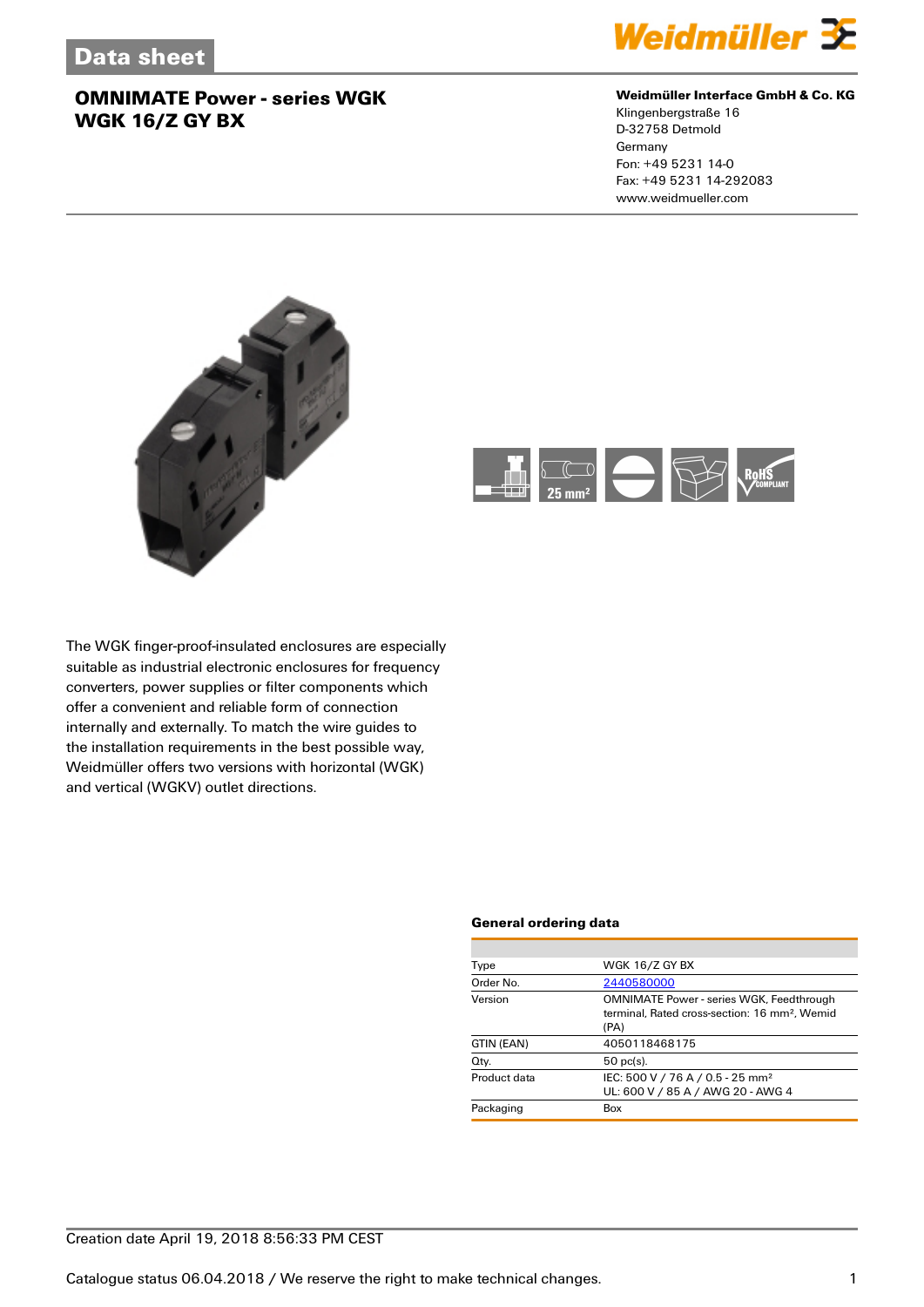# **Technical data**

**Dimensions and weights**



#### **Weidmüller Interface GmbH & Co. KG**

Klingenbergstraße 16 D-32758 Detmold Germany Fon: +49 5231 14-0 Fax: +49 5231 14-292083

| Net weight                                                                   | 33.24g                         |                                                                   |                   |  |
|------------------------------------------------------------------------------|--------------------------------|-------------------------------------------------------------------|-------------------|--|
| <b>System parameters</b>                                                     |                                |                                                                   |                   |  |
|                                                                              | <b>OMNIMATE Power - series</b> | Wire connection method                                            |                   |  |
| Product family                                                               | WGK                            |                                                                   | Screw connection  |  |
| Conductor outlet direction                                                   | $180^\circ$                    | Fitted by customer                                                | Yes               |  |
| Screwdriver blade                                                            | $1.0 \times 5.5$               | Tightening torque, min.                                           | 2 Nm              |  |
| Tightening torque, max.                                                      | $2.3$ Nm                       | Clamping screw                                                    | M <sub>5</sub>    |  |
| Stripping length                                                             | $16 \text{ mm}$                | Touch-safe protection acc. to DIN VDE<br>0470                     | <b>IP 20</b>      |  |
| Material data                                                                |                                |                                                                   |                   |  |
|                                                                              |                                |                                                                   |                   |  |
| Insulating material                                                          | Wemid (PA)                     | Colour                                                            | Grey              |  |
| Colour chart (similar)                                                       | <b>RAL 7035</b>                | UL 94 flammability rating                                         | $V-0$             |  |
| Contact material                                                             | E-Cu                           | Contact surface                                                   | tinned            |  |
| Storage temperature, min.                                                    | -25 $^{\circ}$ C               | Storage temperature, max.                                         | $55^{\circ}$ C    |  |
| Max. relative humidity during storage                                        | 80%                            | Operating temperature, min.                                       | -50 $^{\circ}$ C  |  |
| Operating temperature, max.                                                  | 120 °C<br>120 °C               | Temperature range, installation, min.                             | $-25 °C$          |  |
| Temperature range, installation, max.                                        |                                |                                                                   |                   |  |
| <b>Conductors suitable for connection</b>                                    |                                |                                                                   |                   |  |
|                                                                              | $0.5$ mm <sup>2</sup>          |                                                                   | $25 \text{ mm}^2$ |  |
| Clamping range, min.<br>Wire connection cross section AWG.                   |                                | Clamping range, max.<br>Wire connection cross section AWG,        |                   |  |
| min.                                                                         | <b>AWG 20</b>                  | max.                                                              | AWG 4             |  |
| Solid, min. H05(07) V-U                                                      | $0.5$ mm <sup>2</sup>          | Solid, max. H05(07) V-U                                           | $16 \text{ mm}^2$ |  |
| Stranded, min. H07V-R                                                        | $10 \text{ mm}^2$              | Stranded, max. H07V-R                                             | $25 \text{ mm}^2$ |  |
| Flexible, min. H05(07) V-K                                                   | $0.5$ mm <sup>2</sup>          | Flexible, max. H05(07) V-K                                        | $16 \text{ mm}^2$ |  |
| w. wire end ferrule, DIN 46228 pt 1, min                                     | $0.5$ mm <sup>2</sup>          | w. wire end ferrule, DIN 46228 pt 1,<br>max.                      | $16 \text{ mm}^2$ |  |
| Rated data acc. to IEC                                                       |                                |                                                                   |                   |  |
|                                                                              |                                |                                                                   |                   |  |
| tested acc. to standard                                                      | IEC 60664-1, IEC 61984         | Rated current, min. no. of poles<br>(Tu=20°C)                     | 76 A              |  |
| Rated current, max. no. of poles<br>(Tu=20°C)                                | 76 A                           | Rated voltage for surge voltage class /<br>pollution degree III/3 | 500 V             |  |
| Rated impulse voltage for surge voltage<br>class/ contamination degree III/3 | 6 kV                           |                                                                   |                   |  |
| Rated data acc. to CSA                                                       |                                |                                                                   |                   |  |
|                                                                              |                                |                                                                   |                   |  |
| Rated voltage (Use group B)                                                  | 600 V                          | Rated voltage (Use group C)                                       | 600 V             |  |
| Rated current (use group B)                                                  | 85 A                           | Rated current (use group C)                                       | 85 A              |  |
| Wire cross-section, AWG, min.                                                | <b>AWG 20</b>                  | Wire cross-section, AWG, max.                                     | AWG 4             |  |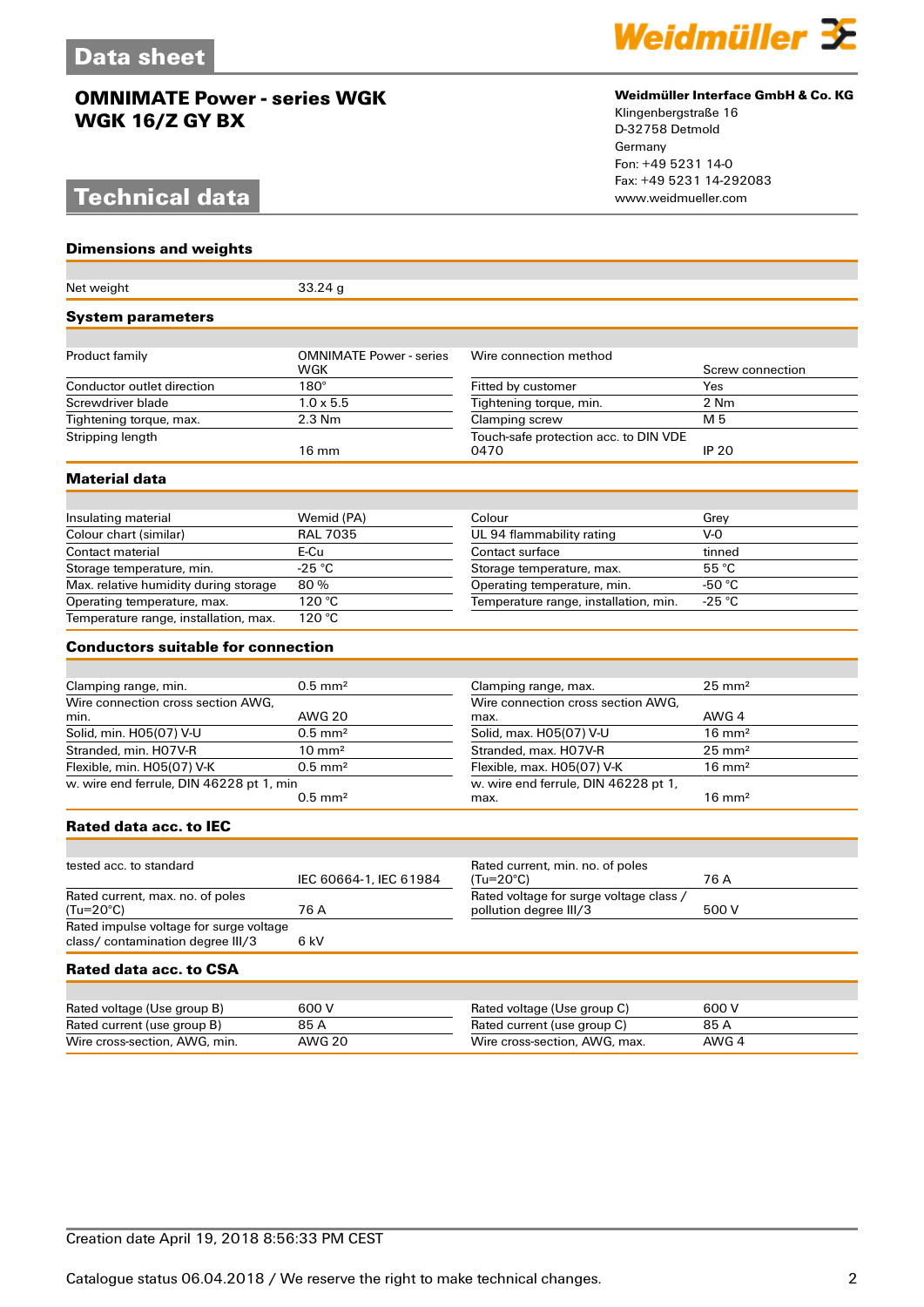# **Technical data**

**Rated data acc. to UL 1059**



#### **Weidmüller Interface GmbH & Co. KG**

Klingenbergstraße 16 D-32758 Detmold Germany Fon: +49 5231 14-0 Fax: +49 5231 14-292083

| Institute (cURus)                              |                                                                                                                                                                                                                                              | Certificate No. (cURus)                                                                                       |             |  |  |
|------------------------------------------------|----------------------------------------------------------------------------------------------------------------------------------------------------------------------------------------------------------------------------------------------|---------------------------------------------------------------------------------------------------------------|-------------|--|--|
|                                                |                                                                                                                                                                                                                                              |                                                                                                               | E60693      |  |  |
| Rated voltage (use group B)                    | 600 V                                                                                                                                                                                                                                        | Rated voltage (use group C)                                                                                   | 600 V       |  |  |
| Rated current (use group B)                    | 85 A                                                                                                                                                                                                                                         | Rated current (use group C)                                                                                   | 85 A        |  |  |
| Wire cross-section, AWG, min.                  | <b>AWG 20</b>                                                                                                                                                                                                                                | Wire cross-section, AWG, max.                                                                                 | AWG 4       |  |  |
| Reference to approval values                   | Specifications are<br>maximum values, details -<br>see approval certificate.                                                                                                                                                                 |                                                                                                               |             |  |  |
| <b>Classifications</b>                         |                                                                                                                                                                                                                                              |                                                                                                               |             |  |  |
|                                                |                                                                                                                                                                                                                                              |                                                                                                               |             |  |  |
| ETIM 6.0                                       | EC001283                                                                                                                                                                                                                                     | eClass 6.2                                                                                                    | 27-14-11-34 |  |  |
| eClass 9.1                                     | 27-14-11-34                                                                                                                                                                                                                                  |                                                                                                               |             |  |  |
| <b>Notes</b>                                   |                                                                                                                                                                                                                                              |                                                                                                               |             |  |  |
| Notes                                          | • Clearance and creepage distances to other components must be devised in accordance with the relevant<br>application standard. This can be achieved in the device by full encapsulation or by the use of additional<br>spacer plates.       |                                                                                                               |             |  |  |
|                                                | • Rated data refer only to the component itself. Clearance and creepage distances to other components are to<br>be designed in accordance with the relevant application standards.<br>• Colours: SW = black; GN/YL = green/yellow; GY = grey |                                                                                                               |             |  |  |
|                                                |                                                                                                                                                                                                                                              |                                                                                                               |             |  |  |
|                                                | • Additional colours on request                                                                                                                                                                                                              |                                                                                                               |             |  |  |
|                                                | 4 mm = 690 V; metal walls: 4 - 6 mm = 500 V                                                                                                                                                                                                  | • WGK: Rated voltage plastic walls: $1 - 6$ mm = 800 V; metal walls: $1 - 2.5$ mm = 800 V; metal walls: 2.5 - |             |  |  |
| <b>Approvals</b>                               |                                                                                                                                                                                                                                              |                                                                                                               |             |  |  |
|                                                |                                                                                                                                                                                                                                              |                                                                                                               |             |  |  |
| Approvals                                      |                                                                                                                                                                                                                                              |                                                                                                               |             |  |  |
| <b>ROHS</b>                                    | Conform                                                                                                                                                                                                                                      |                                                                                                               |             |  |  |
| <b>Downloads</b>                               |                                                                                                                                                                                                                                              |                                                                                                               |             |  |  |
|                                                |                                                                                                                                                                                                                                              |                                                                                                               |             |  |  |
| Approval/Certificate/Document of<br>Conformity | <b>Declaration of the Manufacturer</b>                                                                                                                                                                                                       |                                                                                                               |             |  |  |
| Brochure/Catalogue                             | <b>FL DRIVES EN</b><br><b>MB DEVICE MANUF. EN</b><br><b>FL DRIVES DE</b><br>FL BASE STATION EN<br><b>FL ELEVATOR EN</b><br><b>FL POWER SUPPLY EN</b><br><b>FL 72H SAMPLE SER EN</b><br>PO OMNIMATE EN                                        |                                                                                                               |             |  |  |
| <b>Engineering Data</b>                        | <b>STEP</b>                                                                                                                                                                                                                                  |                                                                                                               |             |  |  |
|                                                |                                                                                                                                                                                                                                              |                                                                                                               |             |  |  |

## Creation date April 19, 2018 8:56:33 PM CEST

Catalogue status 06.04.2018 / We reserve the right to make technical changes. 33